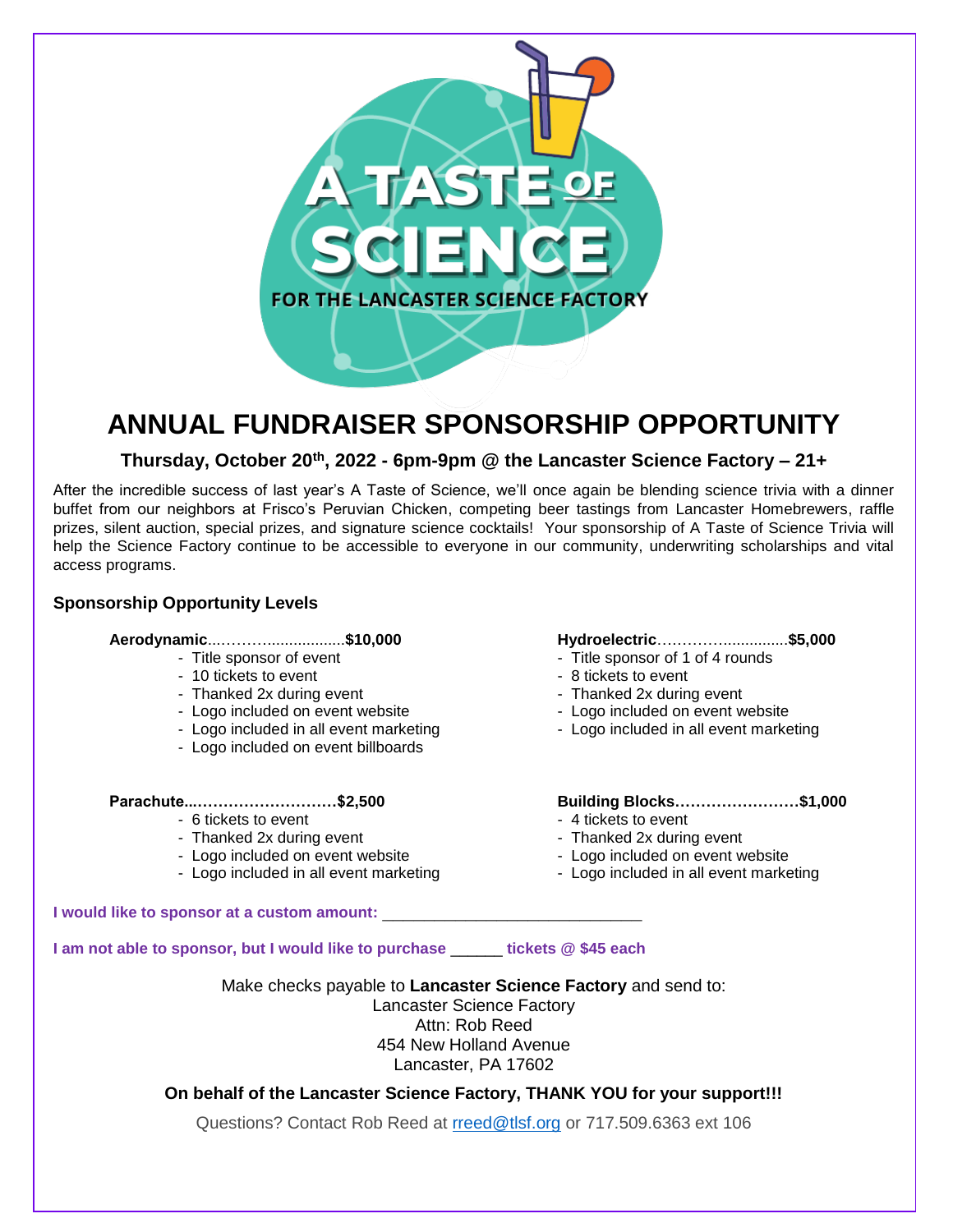## Sponsor Marketing Benefits

- Facebook Reach 9.700+ Facebook followers through multiple postings leading up to the event
- Instagram Reach 2,700+ Instagram followers through multiple postings leading up to the event
- E-blasts Several e-mails per month promoting the event to 7,500+ of our most dedicated followers, includes all sponsor logos
- Website Logo included on event website
- Billboards Top level sponsors will have their logo included on digital event billboards
- Newsletter All sponsors will be listed in our Fall newsletter promoting the event to 3,000+ households in Lancaster County and across Central PA
- Demographics Our audience is 84% women and 16% men. 43% are ages 35-44.
- Networking Attend the event and socialize with more than 200 of the Science Factory's most generous supporters!